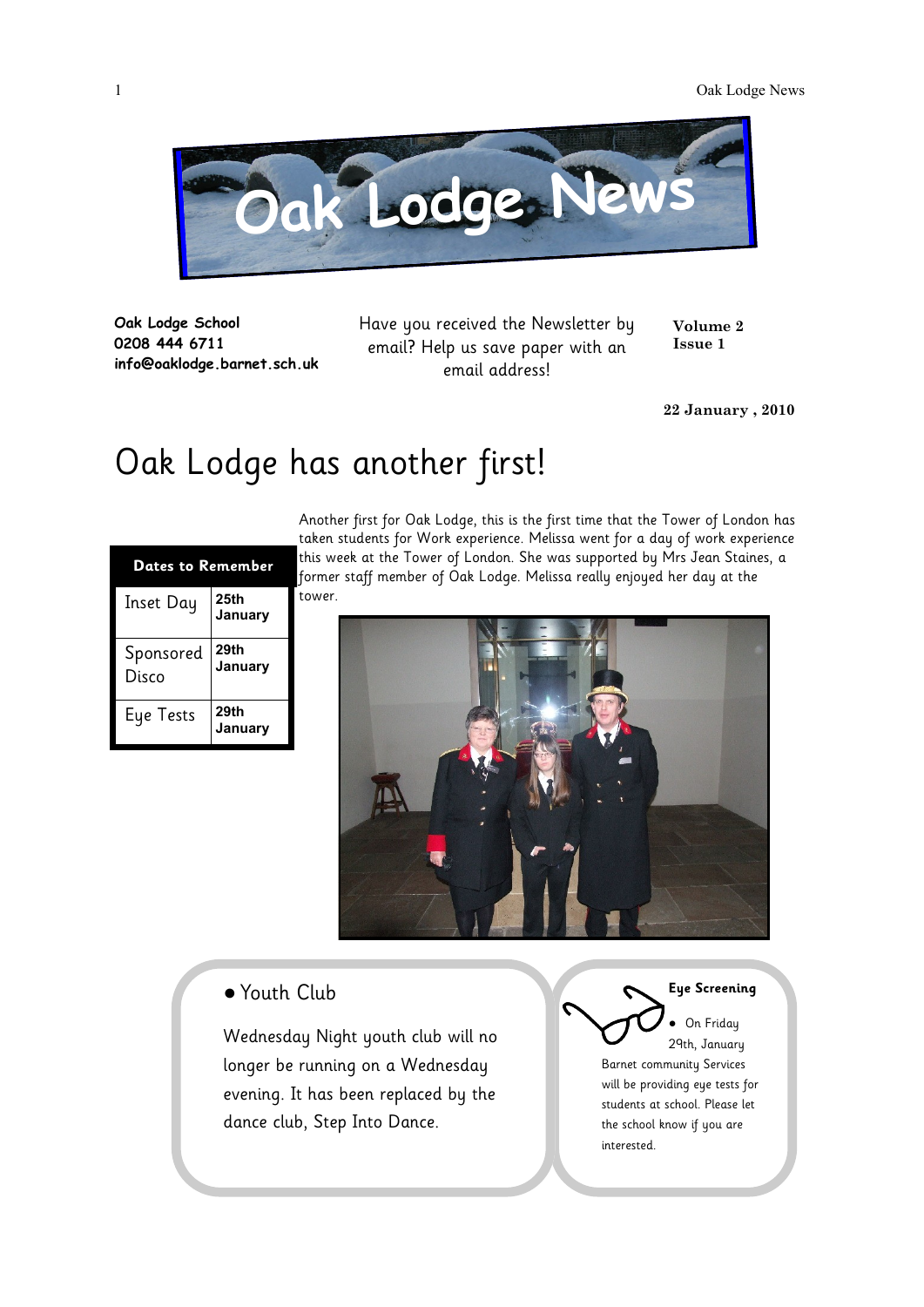## **A word from the Head Teacher Clive Is Looking For Love Saturday 13th February 2010** 7.00PM- 11.00PM

It's a special Valentine's outing for Clive, our club night for young people aged 14 – 25 with learning disabilities (and their friends and family). Dance away your lonely heart to some top tunes played by our DJs, sing a love song to that special someone in the open -mic spot, or grab a romantic bite to eat from our menu of tasty snacks and treats. Parents and carers can unwind with a free massage and glass of wine in a dedicated space for adults.



**Training Day – Monday 25th January 2010**

**There is no school for pupils on Monday the 25th January.** 

**We have been very fortunate in securing the services of Rita Jordan, an internationally renowned speaker on Autism to lead our staff training on meeting the needs of pupils on the Autistic Spectrum in an inclusive environment.**

## **Music Therapy**

**I am pleased to be able to tell you that we have appointed a new Music therapist, Helen Mottram who will be working with us for 3 days a week starting just before half term.** 



Lynda Walker

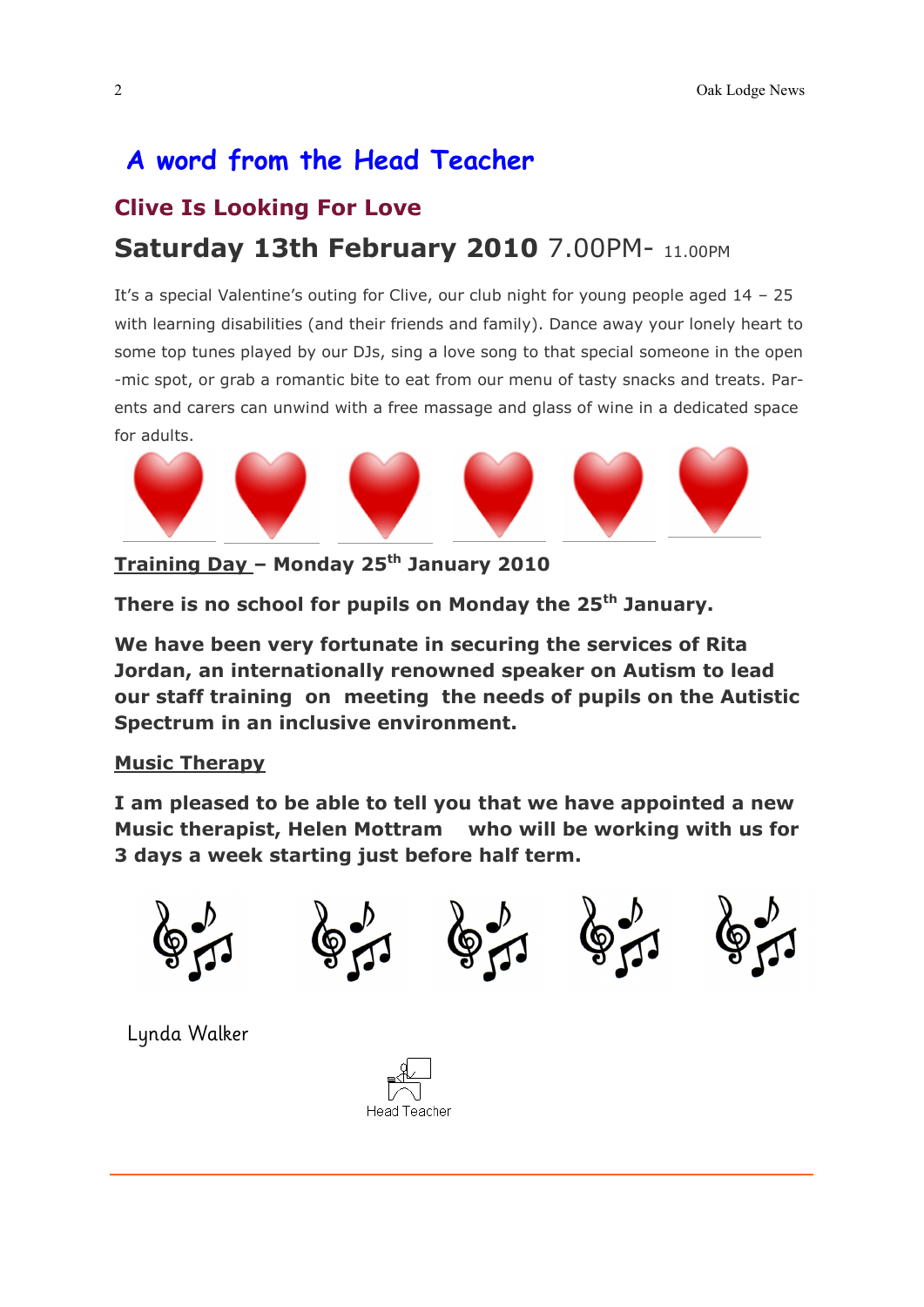## **News from Around the School**